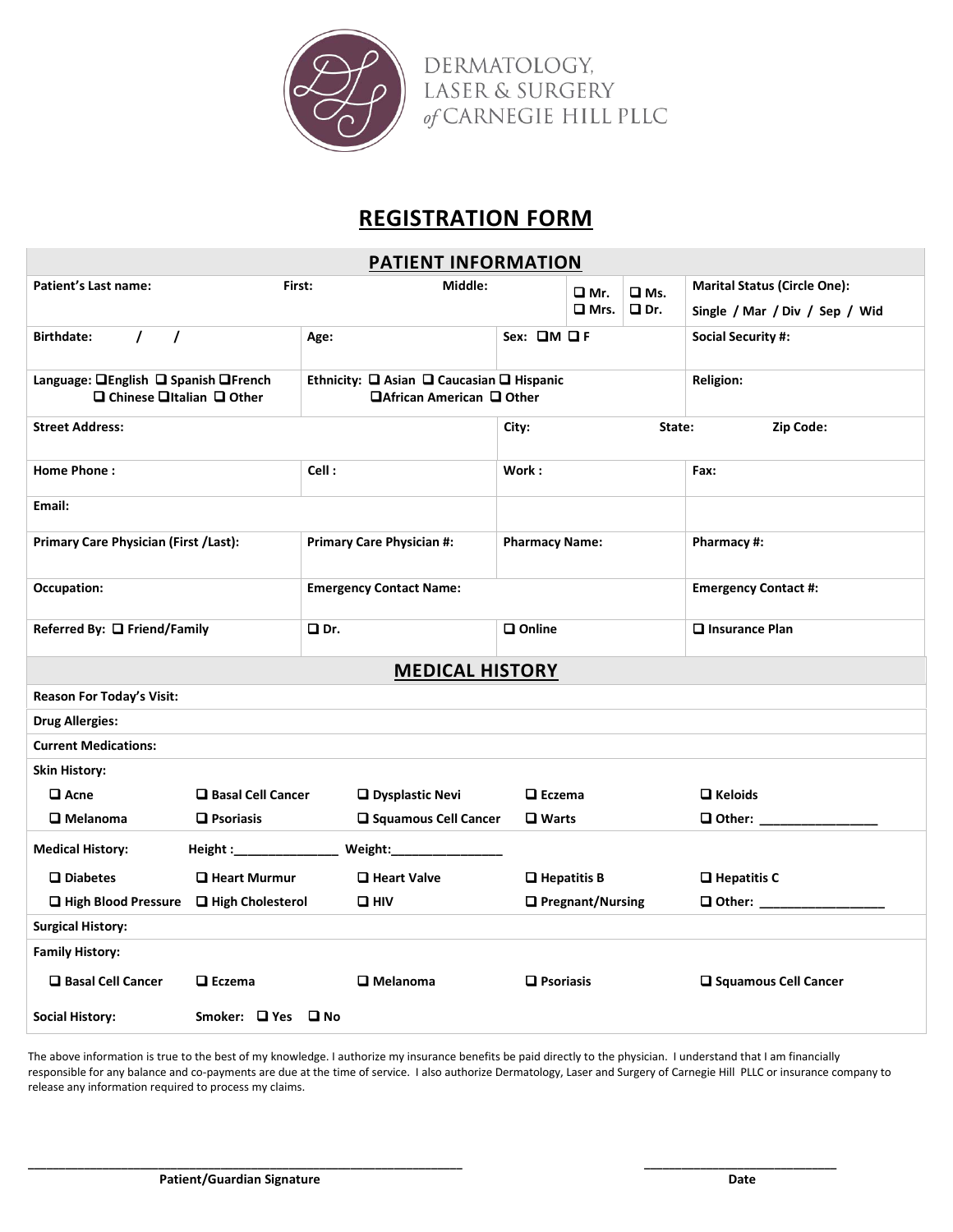

DERMATOLOGY, **LASER & SURGERY** of CARNEGIE HILL PLLC

## **CONSENT FOR USE AND DISCLOSURE OF PROTECTED HEALTH INFORMATION**

Records Release: I authorize the release of my prior medical records if needed to Dermatology, Laser and Surgery of Carnegie Hill PLLC

I acknowledge that I have reviewed Dermatology, Laser and Surgery of Carnegie Hill PLLC. Notice of Privacy Practices for Protected Health Information (PHI).

I hereby give my consent for Dermatology, Laser and Surgery of Carnegie Hill PLLC to use and disclose PHI about me to carry out treatment, payment and health care operations (TPO). Dermatology, Laser and Surgery of Carnegie Hill PLLC reserves the right to revise its notice of Privacy Practices at any time. A revised notice of Privacy Practices may be obtained by forwarding a written request to Dermatology, Laser and Surgery of Carnegie Hill PLLC Privacy Officer at 1095 Park Ave, Suite 1A, New York, NY 10010.

With this consent, Dermatology, Laser and Surgery of Carnegie Hill PLLC may call my home or other alternative location and leave a message on voice mail or in person in reference to any items that assist the practice in carrying out TPO, such as appointment reminders, insurance items and any calls pertaining to my clinical care, including laboratory results among others.

With this consent, Dermatology, Laser and Surgery of Carnegie Hill PLLC may mail or email to my home or other alternative location in reference to any items that assist the practice in carrying out TPO such as appointment reminder cards, practice updates and patient statements.

I have the right to request that Dermatology, Laser and Surgery of Carnegie Hill PLLC restricts how it uses or discloses my PHI to carry out TPO. However the practice is not required to agree to my requested restrictions, but if it does, it is bound by this agreement.

♦ I have received the Notice of Privacy Practices and/or have been provided an opportunity to review it.

♦ I agree that I can be contacted regarding my appointments, prescription renewals, lab results, and all other Protected Health Information\* ("PHI) as defined in the Health Insurance Portability and Accountability Act of 1996 ("HIPAA") and its regulations, as may be amended from time-to-time.

♦ I understand that it is your policy not to reveal PHI to my spouse. I understand that it is your policy, in compliance with the law, to reveal PHI with my other physicians.

♦ I understand that from time to time we may email you information regarding your care.

♦ I understand In the event that I choose to discuss my care by this office on the internet, in social media or any other venue, Dermatology, Laser And Surgery Of Carnegie Hill PLLC reserves the right to respond with detailed relevant information to clarify the care administered. In choosing this venue, I also agree to waive my privacy rights and I further confirm that HIPAA will no longer apply with regard to the information posted.

By signing this form, I am consenting Dermatology, Laser and Surgery of Carnegie Hill PLLC use and disclosure of my PHI to carry out TPO. I may revoke my consent in writing except to the event that the practice has already made disclosures in reliance upon my prior consent. If I don't sign this consent or later revoke it, Dermatology, Laser and Surgery of Carnegie Hill PLLC may decline to provide treatment to me.

Print Patient or Legal Guardian Name/Guarantor

\_\_\_\_\_\_\_\_\_\_\_\_\_\_\_\_\_\_\_\_\_\_\_\_\_\_\_\_\_\_\_\_\_\_\_\_\_\_\_\_\_\_\_\_\_

\_\_\_\_\_\_\_\_\_\_\_\_\_\_\_\_\_\_\_\_\_\_\_\_\_\_\_\_\_\_\_\_\_\_\_\_\_\_\_\_\_\_\_\_\_

Signature of Patient or Legal Guardian/Guarantor

\_\_\_\_\_\_\_\_\_\_\_\_\_